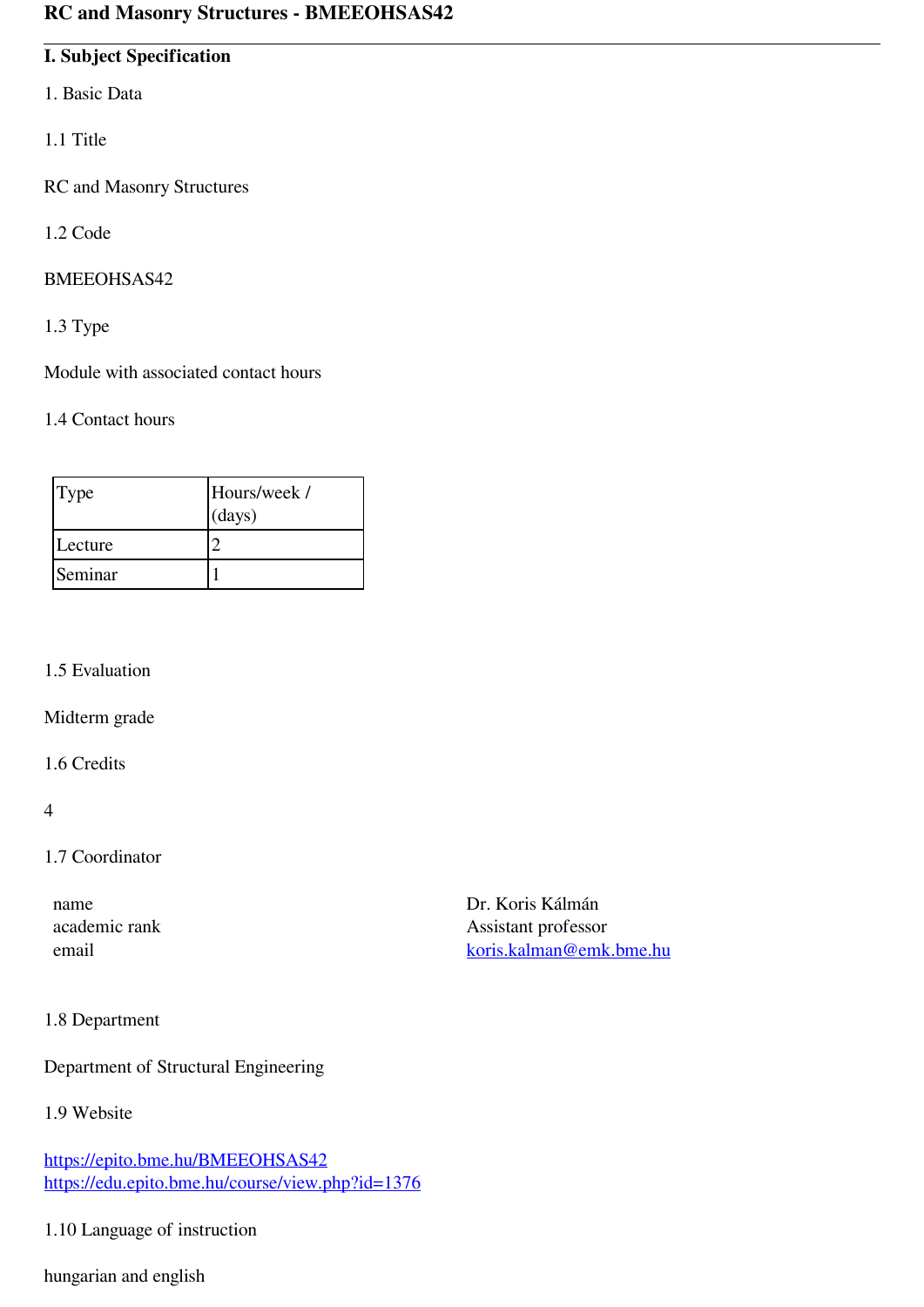# 1.11 Curriculum requirements

Compulsory in the Civil Engineering (BSc) programme

1.12 Prerequisites

Strong prerequisites:

Reinforced Concrete Structures (BMEEOHSAT43)

Weak prerequisites:

• Building Construction I. (BMEEOEMAS42)

1.13 Effective date

5 February 2020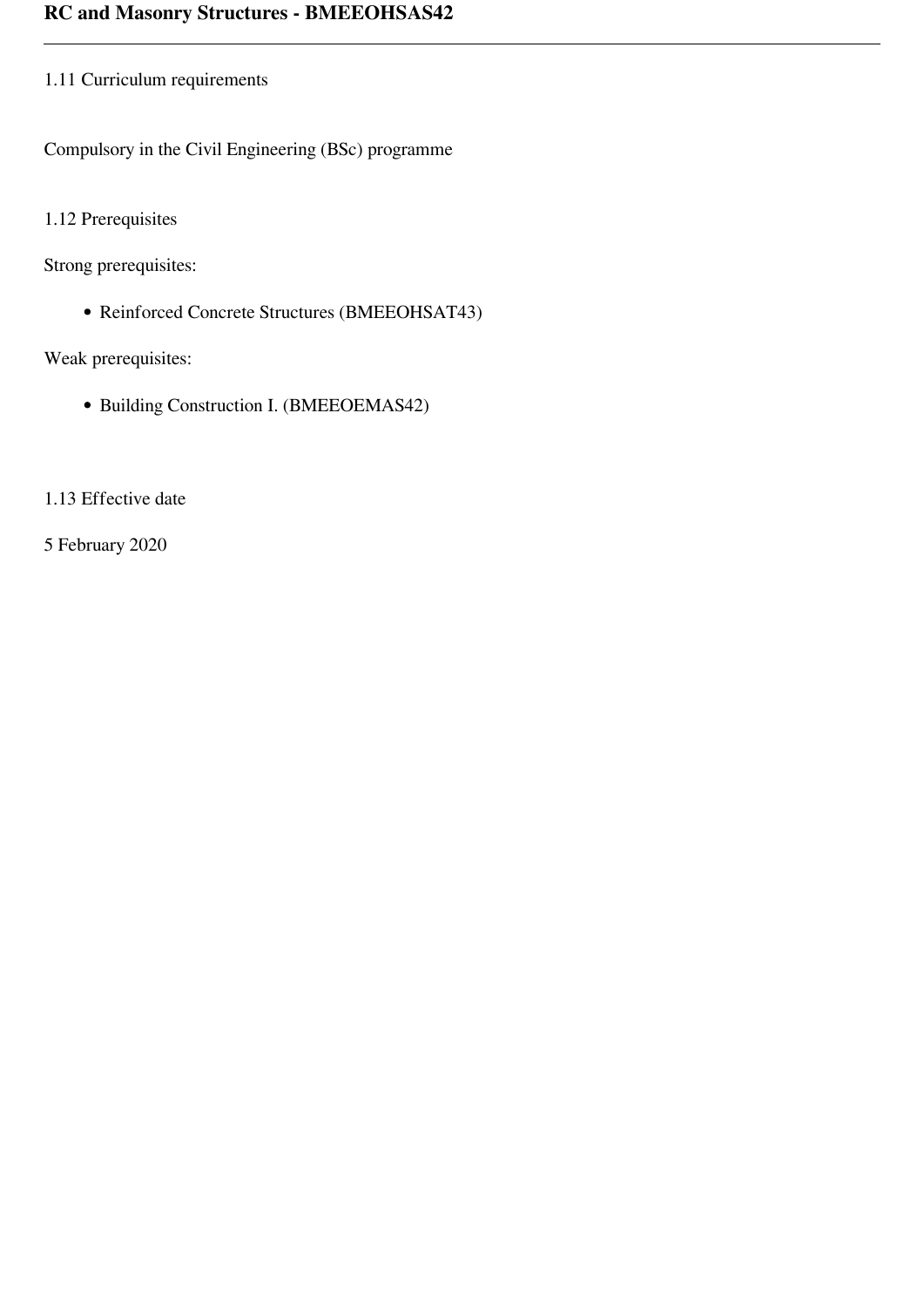2. Objectives and learning outcomes

## 2.1 Objectives

The aim of the course to let the students master the principles, design methods and the typical structural design of different reinforced concrete and masonry structures. Within the scope of the subject, frame and slab structures, [bracing systems](https://edu.epito.bme.hu/mod/resource/view.php?id=47486) of reinforced concrete buildings, various reinforced concrete structural details (beam end, corbel, frame corner, curved axis beam, stairs, force transfer, expansion joints, etc.), as well as load-bearing non-reinforced and reinforced masonry walls are discussed.

# 2.2 Learning outcomes

Upon successful completion of this subject, the student:

# A. Knowledge

- 1. Knows the modelling possibilities of [reinforced concrete frames](https://edu.epito.bme.hu/mod/resource/view.php?id=47465), the approximate and accurate calculation methods of internal forces, and the effects to be taken into account in the calculation,
- 2. knows the approximate stability checking methods of buildings, the possible configurations of [bracing](https://edu.epito.bme.hu/mod/resource/view.php?id=47486) [systems](https://edu.epito.bme.hu/mod/resource/view.php?id=47486), the principle of calculating statically determinate **[bracing systems](https://edu.epito.bme.hu/mod/resource/view.php?id=47486)**, and the principles of column and wall design and reinforcing,
- 3. knows the typical internal forces and their distribution in RC slabs, the available approximate methods for the calculation of internal forces in case of different slab and load types, the internal force distribution around openings, as well as the principles of punching shear analysis in case of flat slabs and the design of RC slabs,
- 4. knows the basic principles of plasticity theory, and the theoretical principles of plastic slab design,
- 5. knows the configuration, force distribution and material properties of non-reinforced and reinforced masonry walls, as well as the dimensioning principles of non-reinforced masonry walls,
- 6. knows the internal force distribution and the design principles of RC beam ends, force introduction zones, corbels and columns with helical reinforcement.

# B. Skills

- 1. The student is able to approximately and exactly determine the internal forces and deformations of RC frames, to approximately verify the stability of frames, and to determine the necessary reinforcement of RC columns and walls,
- 2. the student is able to determine the forces acting to walls of a statically determinate bracing system,
- 3. the student is able to approximately and exactly determine the internal forces and deformations of different RC slabs, to determine the necessary reinforcement of slabs and to verify the punching shear resistance of flat slabs,
- 4. the student is able to determine the plastic load bearing capacity (collapse load) of simple slabs,
- 5. the student is able to verify the load bearing capacity of non-reinforced masonry walls subjected to eccentric compression or shear,
- 6. the student is able to determine the forces acting to walls of a statically indeterminate bracing system.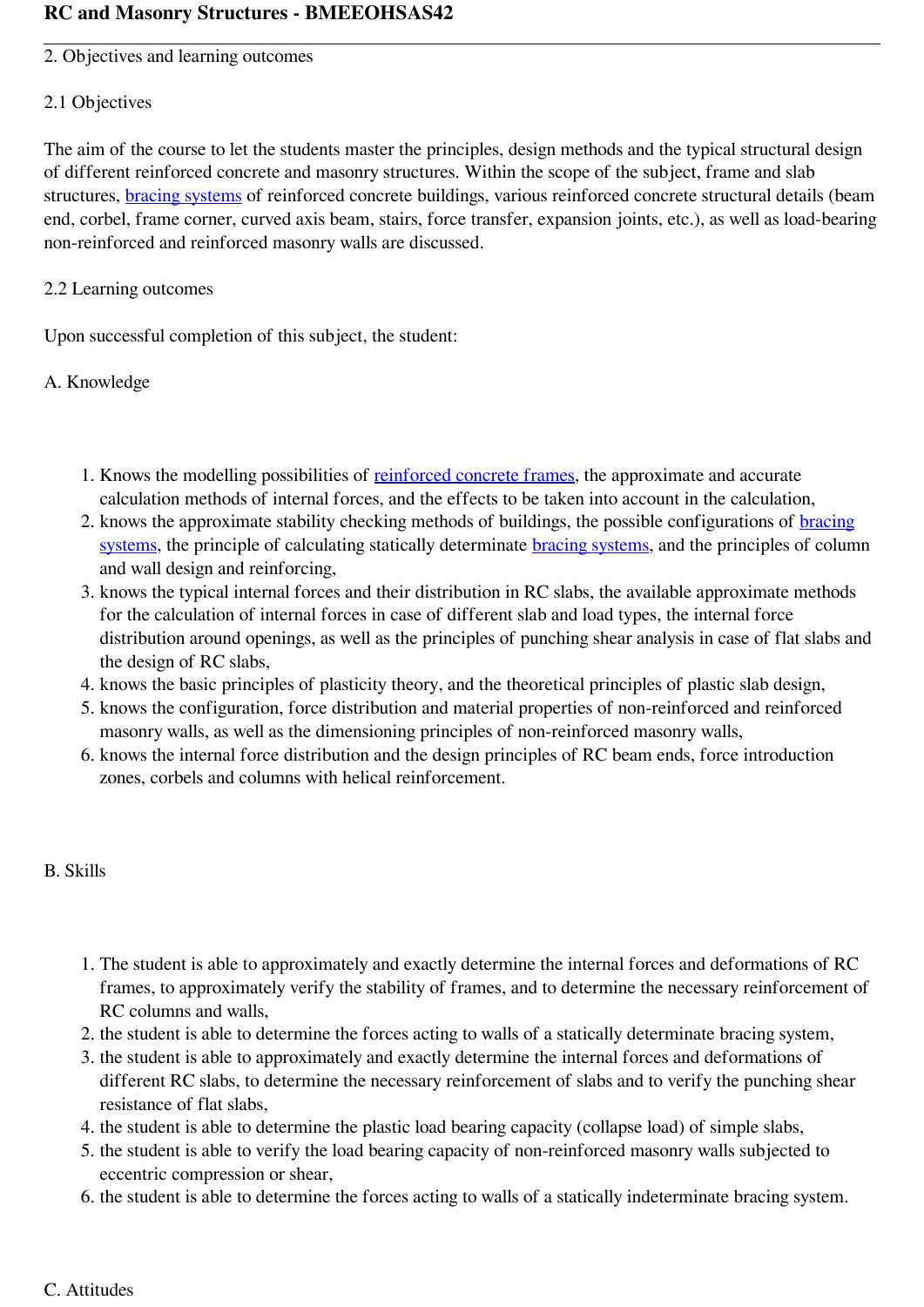- 1. The student cooperates with the lecturer,
- 2. the student is open to the use of IT tools,
- 3. the student makes an effort to get to know and use the tools needed for the dimensioning of RC frame and plate structures, as well as masonry walls,
- 4. the student makes an effort to accurate and error-free task solving,
- 5. the student seeks to enforce the principle of energy efficiency and environmental awareness in the design of reinforced concrete and masonry structures.

# D. Autonomy and Responsibility

- 1. Independently performs the task of thinking and solving tasks and problems related to the dimensioning of RC and masonry structures,
- 2. welcomes the well-founded critical remarks,
- 3. uses the systemic approach in its thinking.

# 2.3 Methods

Presentations, exercise classes, written and oral communication, use of IT tools and techniques, independent task solving, work organization techniques.

# 2.4 Course outline

| Week             | Topics of lectures and/or exercise classes                |
|------------------|-----------------------------------------------------------|
| $\overline{1}$ . | Configuration and modelling of RC frames,                 |
|                  | approximate and exact methods for the calculation of      |
|                  | internal forces. Approximate consideration of             |
|                  | imperfections and second order effects in case of         |
|                  | frames. Bracing of buildings, calculation of statically   |
|                  | determine <b>bracing</b> systems, determination of forces |
|                  | acting to the walls. Stability verification of frames.    |
|                  | Design and reinforcement of RC columns and walls - 1.     |
| 2.               | Configuration and modelling of RC frames,                 |
|                  | approximate and exact methods for the calculation of      |
|                  | internal forces. Approximate consideration of             |
|                  | imperfections and second order effects in case of         |
|                  | frames. Bracing of buildings, calculation of statically   |
|                  | determine <b>bracing</b> systems, determination of forces |
|                  | acting to the walls. Stability verification of frames.    |
|                  | Design and reinforcement of RC columns and walls - 2.     |
| 3.               | Configuration and modelling of RC frames,                 |
|                  | approximate and exact methods for the calculation of      |
|                  | internal forces. Approximate consideration of             |
|                  | imperfections and second order effects in case of         |
|                  | frames. Bracing of buildings, calculation of statically   |
|                  | determine <b>bracing</b> systems, determination of forces |
|                  | acting to the walls. Stability verification of frames.    |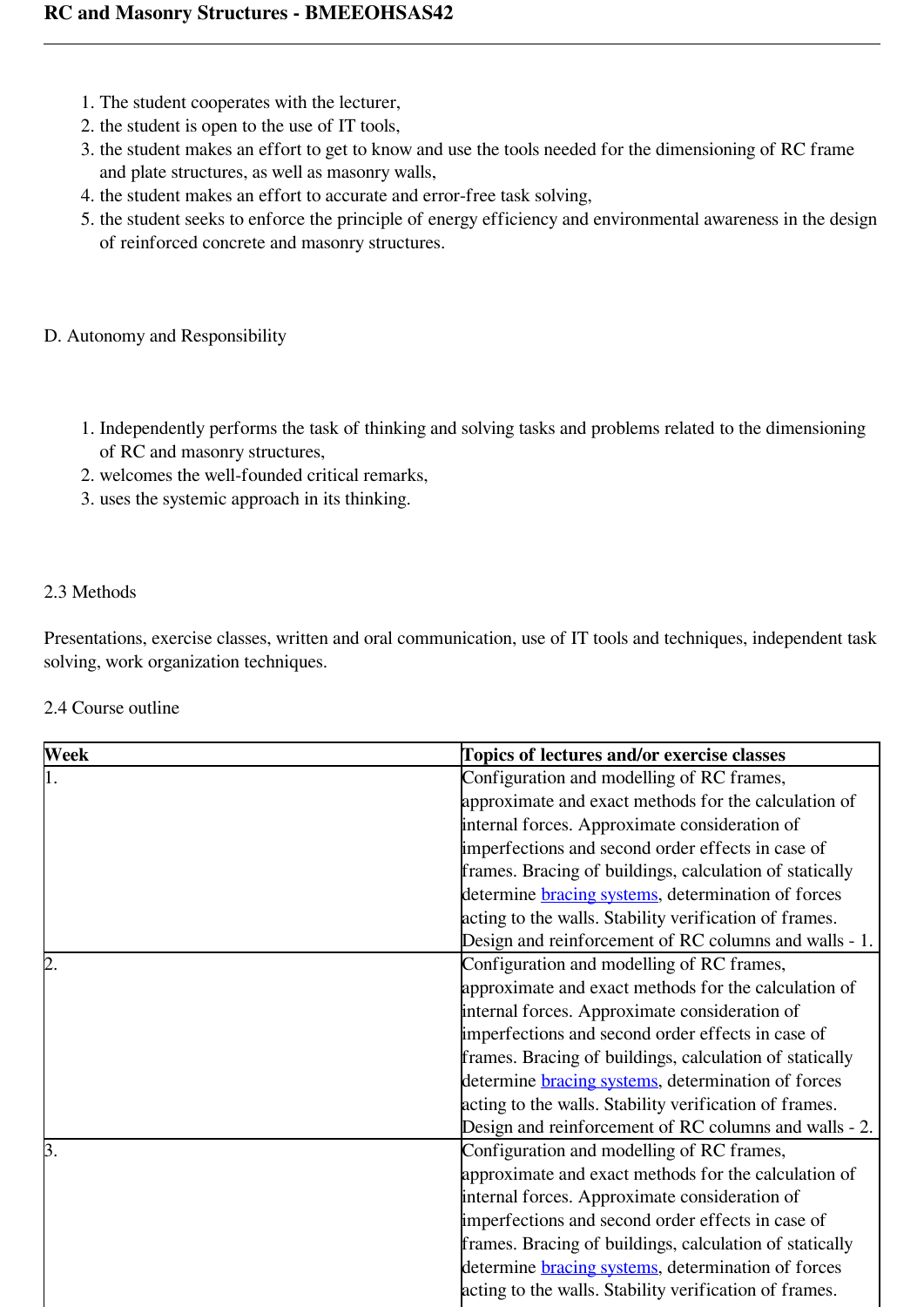|    | Design and reinforcement of RC columns and walls - 3.       |
|----|-------------------------------------------------------------|
|    | Load bearing and typical internal forces of RC slabs.       |
|    | Approximate slab calculation methods (strip method,         |
|    | Menyhárd method, calculation of flat slabs using the        |
|    | method of equivalent beams, continuous slabs systems).      |
|    | FEM calculation of internal forces and deformations of      |
|    | RC slabs. Calculation of slabs loaded by concentrated       |
|    | forces. Force distribution around openings. Punching of     |
|    | flat slabs. Calculation of stairs. The basics of plasticity |
|    | theory, calculation of collapse load in case of slabs.      |
|    | Reinforcement of concrete slabs, reinforcement              |
|    | $drawing - 1$ .                                             |
| 5. | Load bearing and typical internal forces of RC slabs.       |
|    | Approximate slab calculation methods (strip method,         |
|    | Menyhárd method, calculation of flat slabs using the        |
|    | method of equivalent beams, continuous slabs systems).      |
|    | FEM calculation of internal forces and deformations of      |
|    |                                                             |
|    | RC slabs. Calculation of slabs loaded by concentrated       |
|    | forces. Force distribution around openings. Punching of     |
|    | flat slabs. Calculation of stairs. The basics of plasticity |
|    | theory, calculation of collapse load in case of slabs.      |
|    | Reinforcement of concrete slabs, reinforcement              |
|    | $drawing - 2$ .                                             |
| 6. | Load bearing and typical internal forces of RC slabs.       |
|    | Approximate slab calculation methods (strip method,         |
|    | Menyhárd method, calculation of flat slabs using the        |
|    | method of equivalent beams, continuous slabs systems).      |
|    | FEM calculation of internal forces and deformations of      |
|    | RC slabs. Calculation of slabs loaded by concentrated       |
|    | forces. Force distribution around openings. Punching of     |
|    | flat slabs. Calculation of stairs. The basics of plasticity |
|    | theory, calculation of collapse load in case of slabs.      |
|    | Reinforcement of concrete slabs, reinforcement              |
|    | $drawing - 3$ .                                             |
|    | Load bearing and typical internal forces of RC slabs.       |
|    | Approximate slab calculation methods (strip method,         |
|    | Menyhárd method, calculation of flat slabs using the        |
|    | method of equivalent beams, continuous slabs systems).      |
|    | FEM calculation of internal forces and deformations of      |
|    | RC slabs. Calculation of slabs loaded by concentrated       |
|    | forces. Force distribution around openings. Punching of     |
|    | flat slabs. Calculation of stairs. The basics of plasticity |
|    | theory, calculation of collapse load in case of slabs.      |
|    | Reinforcement of concrete slabs, reinforcement              |
|    |                                                             |
|    | $drawing - 4.$                                              |
| 8. | Load bearing and typical internal forces of RC slabs.       |
|    | Approximate slab calculation methods (strip method,         |
|    | Menyhárd method, calculation of flat slabs using the        |
|    | method of equivalent beams, continuous slabs systems).      |
|    | FEM calculation of internal forces and deformations of      |
|    | RC slabs. Calculation of slabs loaded by concentrated       |
|    | forces. Force distribution around openings. Punching of     |
|    | flat slabs. Calculation of stairs. The basics of plasticity |
|    | theory, calculation of collapse load in case of slabs.      |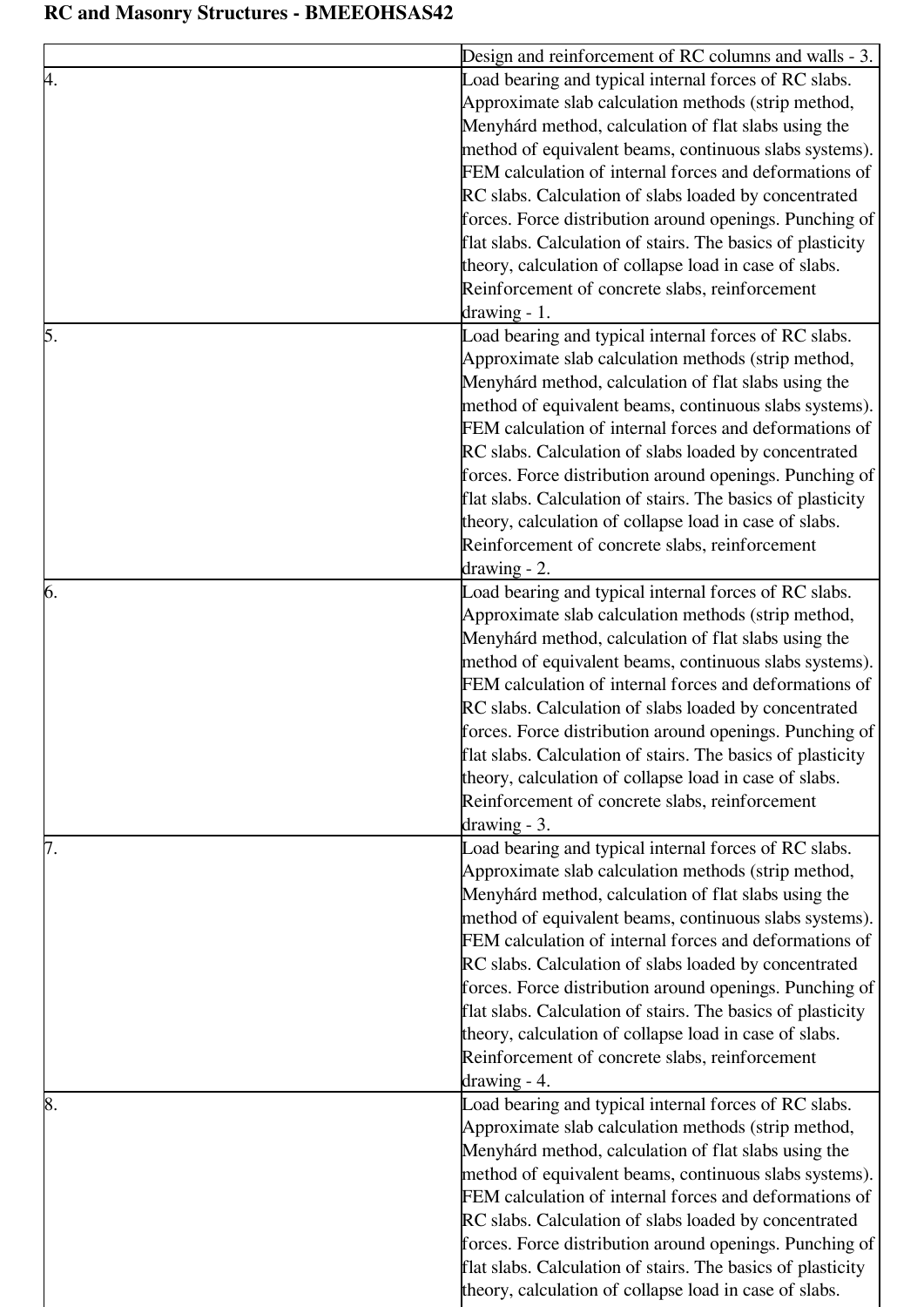|     | Reinforcement of concrete slabs, reinforcement                |
|-----|---------------------------------------------------------------|
|     | $\frac{1}{2}$ drawing - 5.                                    |
| þ.  | Configuration, materials and dimensioning of non-             |
|     | reinforced and reinforced masonry walls. Verification         |
|     | of masonry walls subjected to eccentric compression           |
|     | and shear $-1$ .                                              |
| 10. | Configuration, materials and dimensioning of non-             |
|     | reinforced and reinforced masonry walls. Verification         |
|     | of masonry walls subjected to eccentric compression           |
|     | and shear - 2.                                                |
| 11. | RC structural details: corbel, strut and tie model,           |
|     | introduction of forces, local compression, helical            |
|     | reinforcement - 1.                                            |
| 12. | RC structural details: corbel, strut and tie model,           |
|     | introduction of forces, local compression, helical            |
|     | reinforcement - 2.                                            |
| 13. | RC structural details: corbel, strut and tie model,           |
|     | introduction of forces, local compression, helical            |
|     | reinforcement - 3.                                            |
| 14. | Foundations, statically indeterminate <b>bracing</b> systems, |
|     | consultation.                                                 |

The above programme is tentative and subject to changes due to calendar variations and other reasons specific to the actual semester. Consult the effective detailed course schedule of the course on the subject website.

# 2.5 Study materials

a) Textbooks:

- 1. György Deák, András Draskóczy, Endre Dulácska, László Kollár, György Visnovitz: *Reinforced Concrete Design Aids*, Dept. of Mechanics, Materials and Structures, Faculty of Architecture, 2011. (compulsory)
- 2. Phil M. Ferguson, John E. Breen, James O. Jirsa: *Reinforced Concrete Fundamentals*, Wiley, April 1988. (recommended)

b) Online materials:

- 1. [Reinforced concrete design aid](https://edu.epito.bme.hu/mod/resource/view.php?id=71726)  Supplement to the 2011 edition, Electronic Lecture Note.
- 2. [Reinforcement of concrete frames,](https://edu.epito.bme.hu/mod/resource/view.php?id=25043) Electronic Lecture Note.
- 3. Reinforcement of concrete slabs, Electronic Lecture Note.
- 4. Plastic analysis of concrete slabs, Electronic Lecture Note.
- 5. Punching shear design of flat concrete slabs, Electronic Lecture Note.
- 6. Basis of the design of masonry structures according to EC, Electronic Lecture Note.
- 7. [Masonry structures design aid](https://edu.epito.bme.hu/mod/resource/view.php?id=24480) to be used on the Test, Electronic Lecture Note.

2.6 Other information

#### 2.7 Consultation

The instructors are available for consultation during their office hours, as advertised on the department website.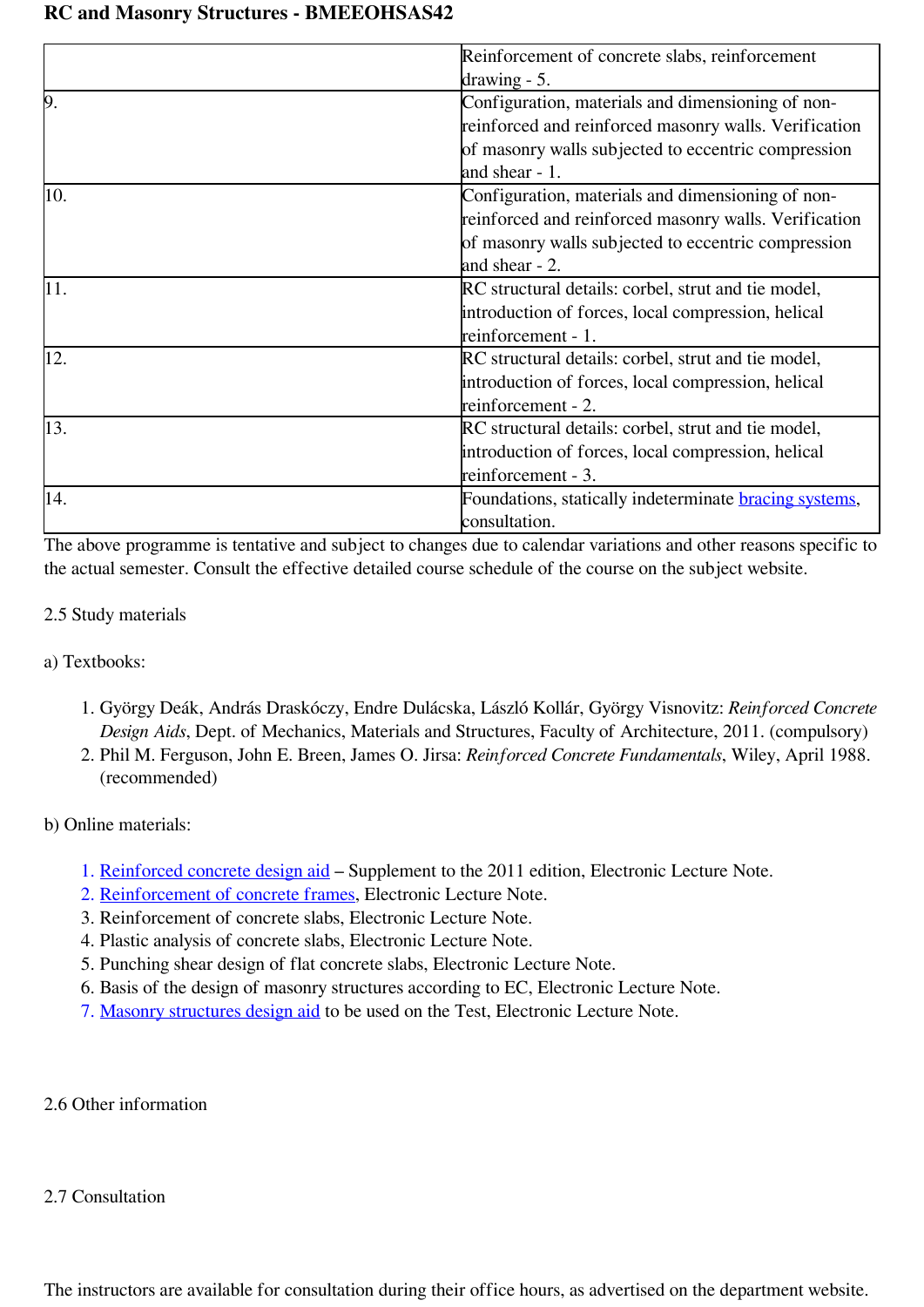This Subject Datasheet is valid for:

Inactive courses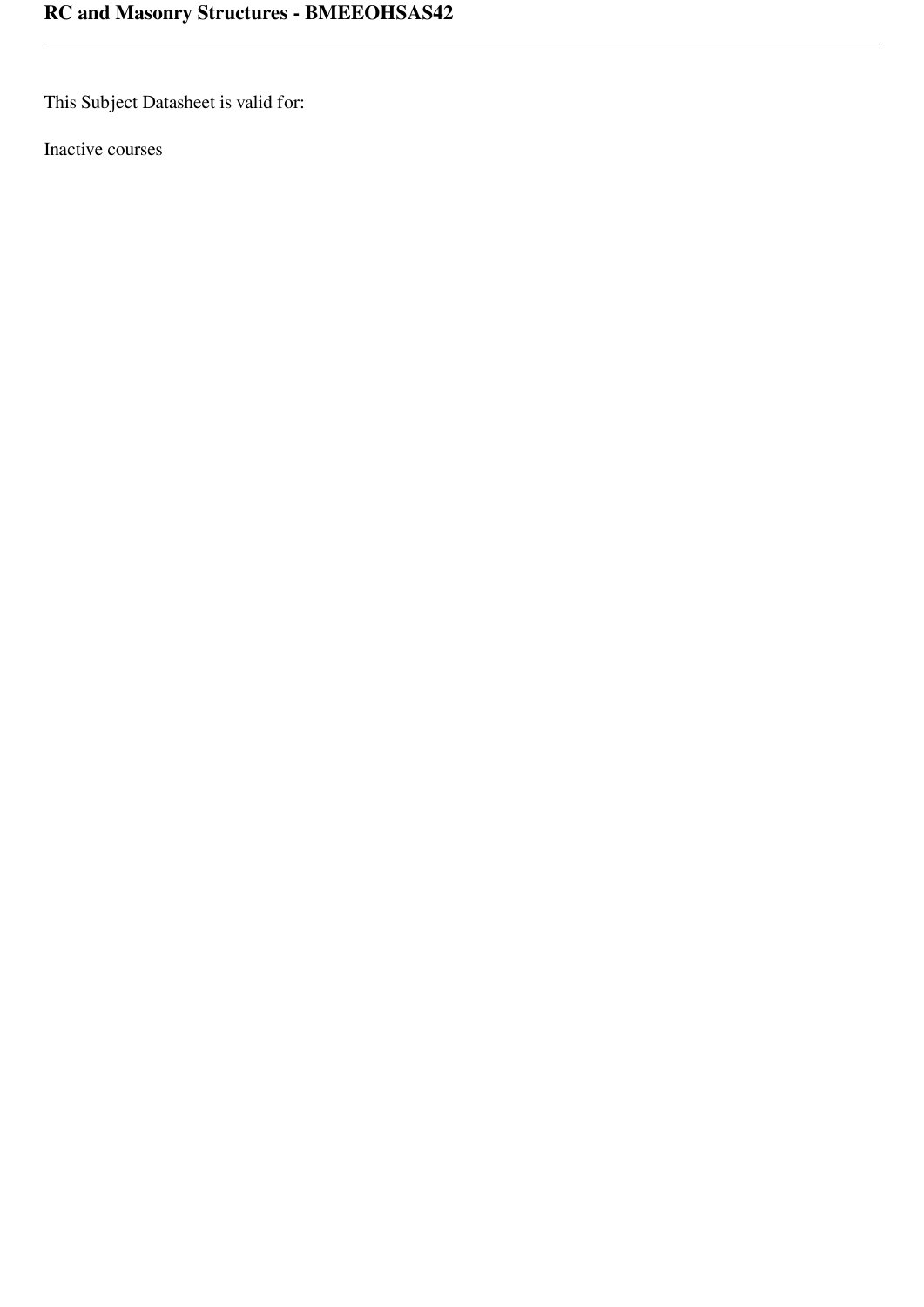## **II. Subject requirements**

Assessment and evaluation of the learning outcomes

## 3.1 General rules

The assessment of the learning outcomes specified in clause 2.2. above and the evaluation of student performance occurs via three tests and three homework.

#### 3.2 Assessment methods

| <b>Evaluation form</b> | <b>Abbreviation</b> | <b>Assessed learning outcomes</b>      |
|------------------------|---------------------|----------------------------------------|
| 1. midterm test        | ZH1                 | $A.1-A.2; B.1-B.2; C.4; D.1$           |
| 2. midterm test        | ZH2                 | $A.3-A.4$ ; B.3-B.4; C.4; D.1          |
| 3. midterm test        | ZH3                 | $A.3, A.5-A.6; B.3, B.5-B.6; C.4; D.1$ |
| 1. homework            | HF1                 | $A.1-A.2$ ; B.1-B.2; C.1-C.5; D.1-D.3  |
| 2. homework            | HF2                 | A.3-A.4; B.3-B.4; C.1-C.5; D.1-D.3     |
| 3. homework            | HF3                 | $A.3, A.5-A.6; B.3, B.5-B.6; C.1-C.5;$ |
|                        |                     | $D.1-D.3$                              |

The dates of deadlines of assignments/homework can be found in the detailed course schedule on the subject's website.

#### 3.3 Evaluation system

| <b>Abbreviation</b>                  | <b>Score</b> |
|--------------------------------------|--------------|
| ZH <sub>1</sub>                      | 41%          |
| ZH2                                  | 41%          |
| ZH <sub>3</sub>                      | 41%          |
| HF1                                  | $6\%$        |
| HF <sub>2</sub>                      | $6\%$        |
| HF3                                  | $6\%$        |
| Total achievable during the semester | 100%         |
| <b>Sum</b>                           | $100\%$      |

The test is not successful if the average of two better tests is less than 50% of the available points (41 points), or if the average of two better results of theoretical part of the tests is less than 40% of the points available with the theoretical part.

3.4 Requirements and validity of signature

No signature can be obtained from the subject.

#### 3.5 Grading system

The final grade is determined according to the following criteria:

The final grade is calculated from the weighted average of the two better tests and the 3 homework according to clause 3.3.

Maximum 82 points can be obtained on each test. Extra points can be gained by the successful completion  $(\geq 50\%)$  of the third (weakest) test. Extra points are calculated as 10% of the weakest (but successful) test (max. 8 points). The three homework submitted for the deadline are worth 6 points each (max. 18 points). The final grade based on the points: **Grade Points (P)**

| nts: Grade      | Points $(P)$        |
|-----------------|---------------------|
| excellent $(5)$ | $90 \le P$          |
| good(4)         | $75 \le P \le 90\%$ |